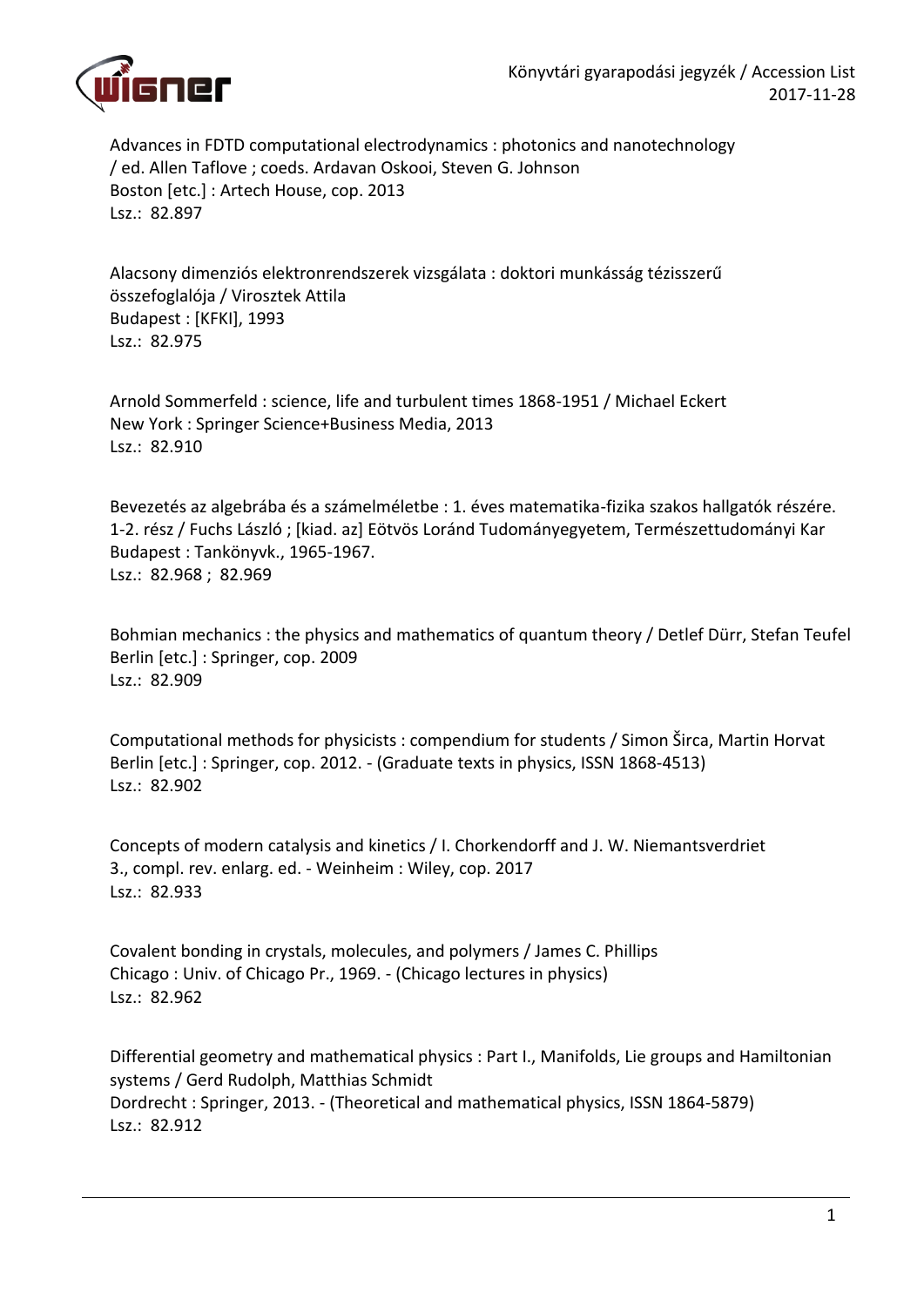

Dynamical systems and microphysics / ed. by A. Blaquiere, F. Fer, A. Marzollo ; foreword by Louis de Broglie Wien [etc.] : Springer, cop. 1980 (Courses and lectures / International Centre for Mechanical Sciences, ISSN 0254-1971 ; 261.) Lsz.: 82.964

Egydimenziós modellek alap és gerjesztett állapotainak vizsgálata / Virosztek Attila [Budapest] : MTA KFKI SZFKI, 1984 Lsz.: 82.974

Einstein csodálatos éve : öt cikk, amely megváltoztatta a fizika arculatát / szerk. és a bev. írta John Stachel ; közrem. Trevor Limpscombe, Alice Calaprice, Sam Elworthy ; az előszót írta Roger Penrose [Budapest] : Akkord, 2004 Lsz.: 82.919

Einstein és a magyarok : szakírók, bölcselők, publicisták a relativitáselmélet bűvöletében, 1905-1945 / összeáll. Gazda István Budapest : Akad.K., 2004. - (Magyar tudománytörténeti szemle könyvtára, ISSN 1416-5368 ; 38.) Lsz.: 82.920

Einstein's legacy : the unity of space and time / Julian Schwinger New York : Scientific American Library, cop. 1986 Lsz.: 83.013

Fázisátalakulások és korrelációk frusztrált Ising modellekben : Kandidátusi értekezés / Sütő András Budapest : [KFKI], 1983 Lsz.: 82.970

Fizika / főszerk. Holics László Budapest : Akad.K., 2009. - (Akadémiai kézikönyvek, ISSN 1787-4750) Lsz.: 82.921

A fizika kultúrtörténete : a kezdetektől a huszadik század végéig / Simonyi Károly . - 5., jav. bőv. kiad. Budapest : Akad.K., 2011 Lsz.: 82.917

Fizikai kémia gyakorlatok / [írták Takács Mihály, Perger Tamás, Szalma József] ; szerk. Takács Mihály Budapest : Semmelweis K., 2006 Lsz.: 82.932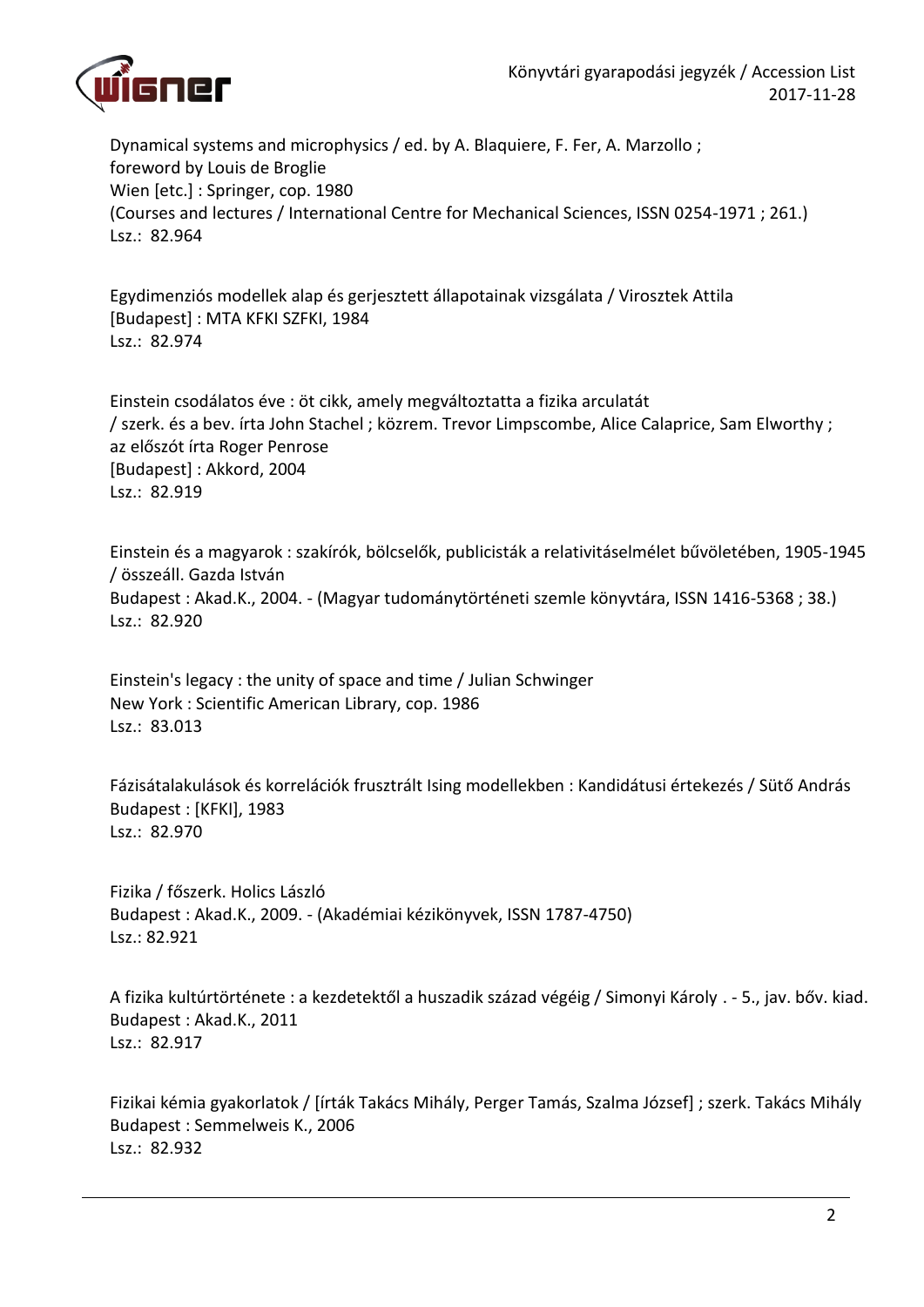

Fizikusok az aranykorból : beszélgetések / Staar Gyula Budapest : Vince K., 2006 Lsz.: 82.922

Fundamentals of condensed matter physics / Marvin L. Cohen, Steven G. Louie . – Repr. Cambridge [etc.] : Cambridge Univ.Pr., 2017 Lsz.: 82.915

Information and self-organization : a macroscopic approach to complex systems / Hermann Haken . - 3. enl. ed. Berlin [etc.] : Springer, 2006. - (Springer series in synergetics) Lsz.: 82.940

Interacting electrons : Theory and computational approaches / Richard M. Martin, Lucia Reining, David M. Ceperley Cambridge [etc.] : Cambridge Univ.Pr., 2016 Lsz.: 82.914

Interstellarum - deep sky atlas / Ronald Stoyan, Stephan Schurig . - Desk ed., English ed. Erlangen : Oculum ; Cambridge : Cambridge Univ.Pr., 2014 Lsz.: 82.895

Introduction to quantum metrology : Quantum standards and instrumentation / Waldemar Nawrocki Cham : Springer, 2015 Lsz.: 82.903

Képalkotás, kémiai analízis és szerkezeti vizsgálat a korszerű pásztázó elektronmikroszkópban / Pozsgai Imre [Budapest] : Typotex, cop. 2016. - (Fizika felsőfokon, ISSN 1788-2494) Lsz.: 82.923

Koherens elektronállapotok egy- és kétdimenziós elektron rendszerekben : Tézisek / Mihály László [Budapest] : [KFKI], 1991 Lsz.: 82.976

Kristálytan, ásvány-, kőzettan / Pápay László Szeged : JATEPress, 2006 Lsz.: 82.924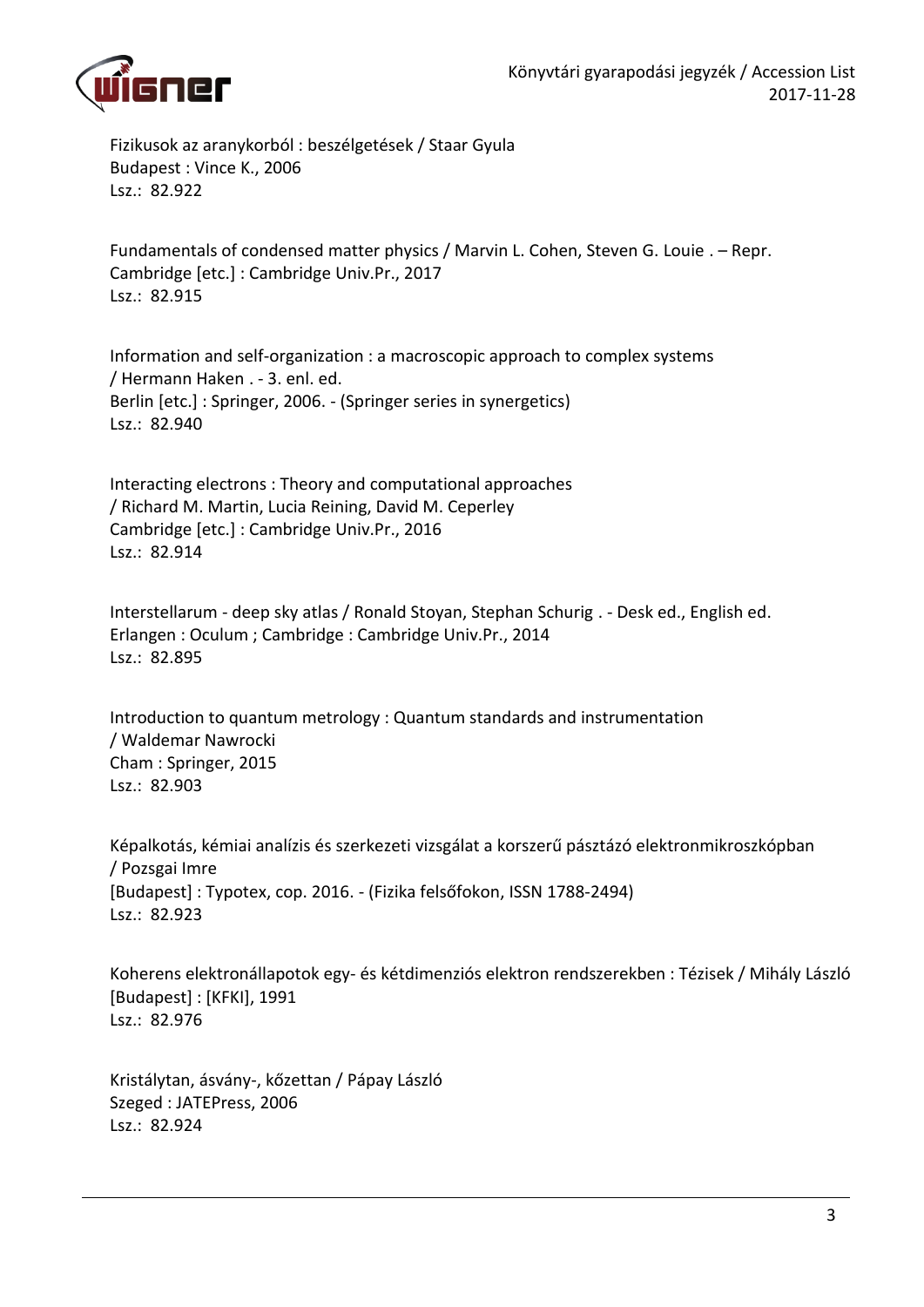

Kritikus jelenségek sztatikájának és dinamikájának vizsgálata a renormalizációs csoport segítségével : Kandidátusi értekezés / Forgács Gábor [Budapest] : [KFKI], 1982 Lsz.: 82.972

A krómvas (Fe 72%, Cr 28%) és a Cu3-Au kilépési munkájának és fotoemissziójának vizsgálata : Egyetemi doktori értekezés / készítette Pető Gábor Budapest : [K.n.], 1968 Lsz.: 82.938

Kvantumelektrodinamika / Marx György ; [közread.] ELTE Atomfizikai Tanszék Budapest : Tankönyvk., 1973 Lsz.: 82.966

Large deviations in physics : the legacy of the law of large numbers / eds. Angelo Vulpiani [et al.] Berlin [etc.] : Springer, 2014. - (Lecture notes in physics, ISSN 0075-8450 ; 885.) Lsz.: 82.904

Légúti aeroszol depozíció és az ionizáló sugárzások biofizikai hatásai / Balásházy Imre Beau Bassin : GlobeEdit, 2017 Lsz.: 82.928

Liquid helium and many body problems : VII winter school of theoretical physics in Karpacz / [red. Zygmunt Galasiewicz] Wroclaw : [K.n.], 1970. - (Acta Universitatis Wratislaviensis, ISSN 0239-6661 ; 141.) Lsz.: 82.965

Mágneses térrel indukált spinsűrűség-hullámok : Kandidátusi értekezés / Virosztek Attila Budapest : [KFKI], 1991 Lsz.: 82.973

Many-body approach to electronic excitations : concepts and applications / Friedhelm Bechstedt Berlin [etc.] : Springer, cop. 2015. - (Springer series in solid-state sciences, ISSN 0171-1873 ; 181.) Lsz.: 82.898

Mathematica for theoretical physics : electrodynamics, quantum mechanics, general relativity, and fractals / Gerd Baumann . - 2. ed. New York : Springer Science+Business Media, 2005 Lsz.: 82.901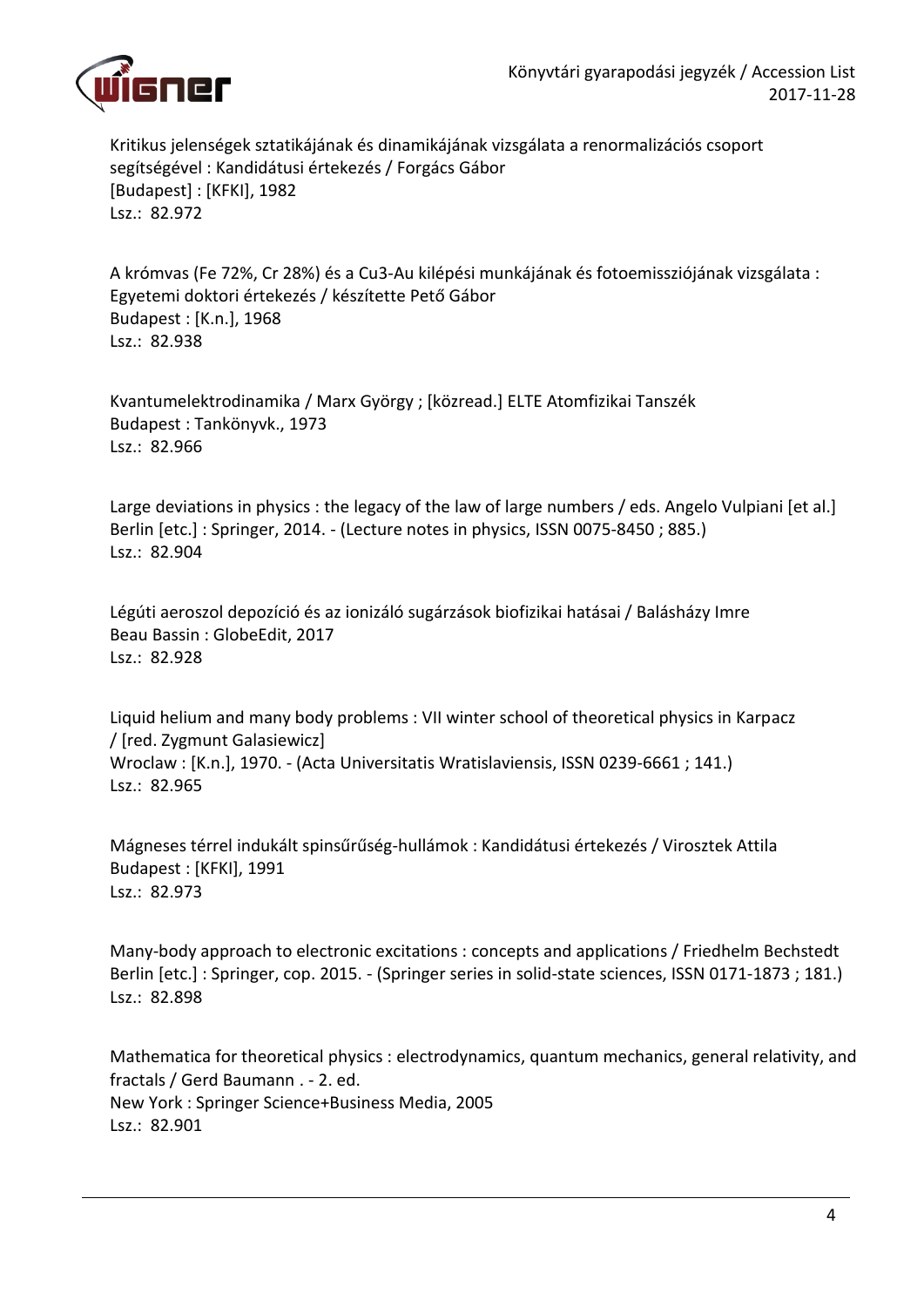

Metamaterials for perfect absorption / Young Pak Lee [et al.] Singapore : Springer Science+Business Media, cop. 2016 (Springer series in materials science, ISSN 0933-033X ; 236.) Lsz.: 82.899

A modern szilárdtest-fizika alapjai. 1. köt., Szerkezet és dinamika / Sólyom Jenő . - 2.,bőv.kiad. Bp. : ELTE Eötvös K. Lsz.: 82.939

Műszaki táblázatok : [gépészet szakmacsoport] / Fenyvessy Tibor [et al.] ; [szerk. Gürtler M. Csabáné] . - jav., bőv. kiad. Budapest : TCS Media Kft., 2015 Lsz.: 82.929 ; 82.930 ; 82.931

Neutron interferometry : lessons in experimental quantum mechanics, wave-particle duality, and entanglement / Helmut Rauch, Samuel A. Werner. - 2. ed. Oxford [etc.] : Oxford Univ.Pr., 2015 Lsz.: 82.935

Optical properties of metallic nanoparticles : basic principles and simulation / Andreas Trügler Cham [etc.] : Springer, cop. 2016. - (Springer series in materials science, ISSN 0933-033X ; 232.) Lsz.: 82.900

Peierls-instabilitás rácsdinamikai vizsgálata : Szakdolgozat / Woynarovich Ferenc Budapest : [KFKI], 1975 Lsz.: 82.971

The physics of metrology : all about instruments : from trundle wheels to atomic clocks / Alexius J. Hebra Wien [etc.] : Springer, cop. 2010 Lsz.: 82.908

Physics of quantum rings / ed. by Vladimir M. Fomin Berlin [etc.] : Springer, cop. 2014. - (Nanoscience and technology, ISSN 1434-4904) Lsz.: 82.907

A poláros fény környezetoptikai és biológiai vonatkozásai / Horváth Gábor, Farkas Alexandra, Kriska György Budapest : ELTE Eötvös K., 2016 Lsz.: 82.918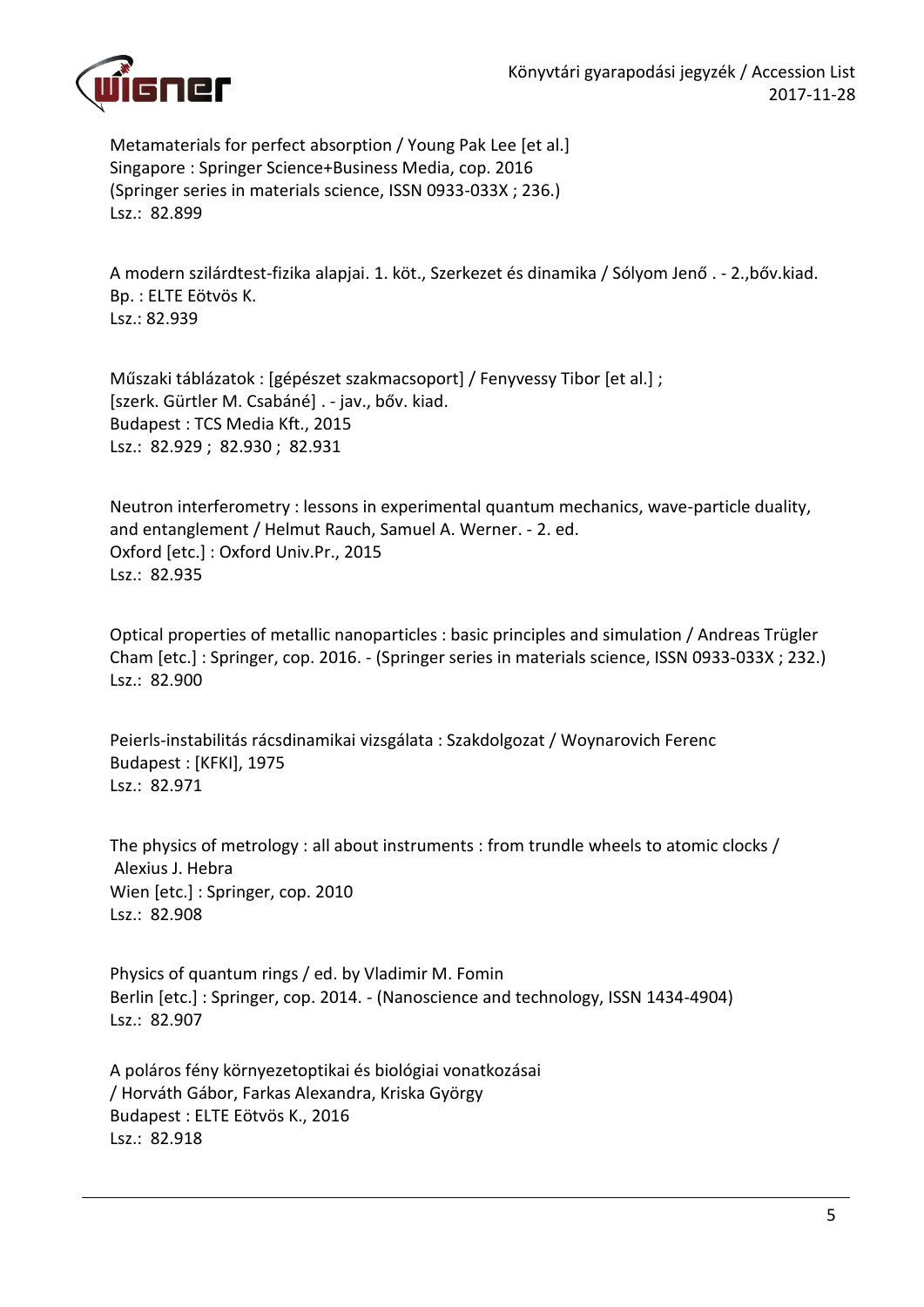

Positron annihilation in semiconductors : defect studies / R. Krause-Rehberg, H.S. Leipner 2. corr. print. Berlin [etc.] : Springer, [2003]. - (Springer series in solid-state sciences, ISSN 0171-1873 ; 127.) Lsz.: 82.936

Principles of nanomagnetism / by Alberto P. Guimarães . - 2. corr. print. Cham : Springer Intern. Publ., 2017. - (Nanoscience and technology, ISSN 1434-4904) Lsz.: 82.934

Properties of complex inorganic solids : [proceedings of the first international alloy conference held June 16 - 21, 1996, in Athens, Greece] / ed. by Antonios Gonis, Annemarie Meike, Patrice E. A. Turchi New York [etc.] : Plenum, 1997 Lsz.: 82.963

Quantum information and coherence / eds. Erika Andersson, Patrik Öhberg Cham : Springer, 2014. - (Scottish graduate series) Lsz.: 82.905

Quantum mathematical physics : atoms, molecules and large systems 2.ed., corr. and rev. 2.print. with bibliographic additions Berlin [etc.] : Springer, 2003. - (Physics and astronomy online library) Lsz.: 82.913

Quantum theory and reality / ed. by Mario Bunge Berlin [etc.]: Springer, 1967.-(Studies in the foundations methodology and philosophy of science; 2.) Lsz.: 83.012

Quantum walks and search algorithms / Renato Portugal New York [etc.] : Springer, 2013. - (Quantum science and technology) Lsz.: 82.911

Quasars and high-energy astronomy : including the proceedings of the second Texas symposium on relativistic astrophysics, December 15 - 19, 1964 / ed. by K. N. Douglas [et al.] New York [etc.] : Gordon and Breach, 1969 Lsz.: 83.014

Relativitáselmélet / Hraskó Péter. - Bőv. jav. kiad. Budapest : Typotex, cop. 2016. - (Elméleti fizika, ISSN 1788-2494) Lsz.: 82.925